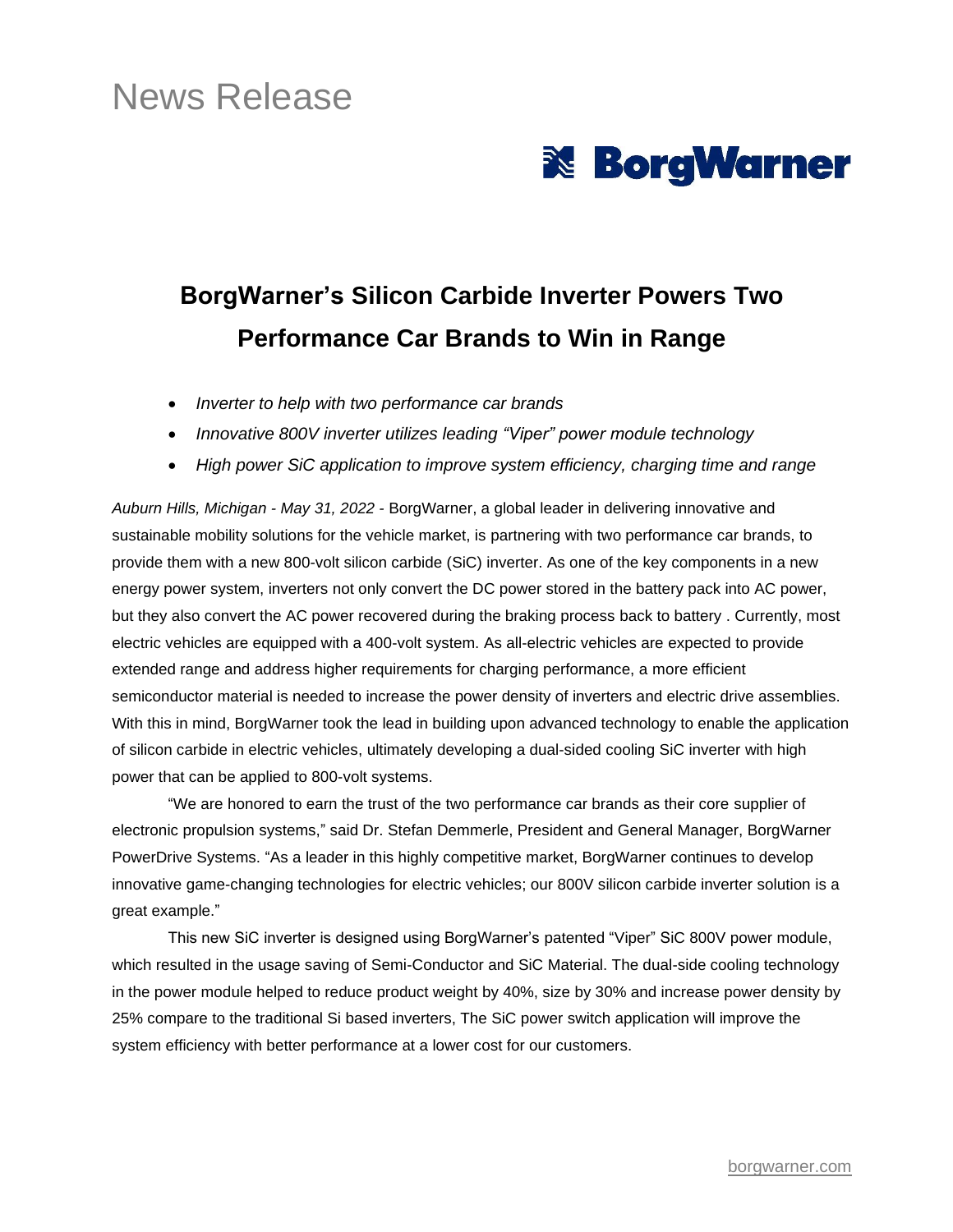BorgWarner Inc. (BorgWarner's Silicon Carbide Inverter Powers Two Performance Car Brands to Win in Range - 2)

Thanks to the unique Viper design, the solution is scalable to address changing demands, and adapts to both lower and higher voltage systems, making it easy to manage the multiple voltage ratings required by PHEVs and EVs.

The two electric SUVs equipped with BorgWarner's latest 800-volt silicon carbide inverter, are scheduled to start production in 2023 and 2024.

#### **About BorgWarner**

For more than 130 years, BorgWarner has been a transformative global product leader bringing successful mobility innovation to market. Today, we're accelerating the world's transition to eMobility — to help build a cleaner, healthier, safer future for all.



BorgWarner's Silicon Carbide Inverter Powers Two Performance Car Brands to Win in Range

**Forward-Looking Statements:** This press release may contain forward-looking statements as contemplated by the 1995 Private Securities Litigation Reform Act that are based on management's current outlook, expectations, estimates and projections. Words such as "anticipates," "believes," "continues," "could," "designed," "effect," "estimates," "evaluates," "expects," "forecasts," "goal," "guidance," "initiative," "intends," "may," "outlook," "plans," "potential," "predicts," "project," "pursue," "seek," "should," "target," "when," "will," "would," and variations of such words and similar expressions are intended to identify such forward-looking statements. Further, all statements, other than statements of historical fact contained or incorporated by reference in this press release that we expect or anticipate will or may occur in the future regarding our financial position, business strategy and measures to implement that strategy, including changes to operations, competitive strengths, goals, expansion and growth of our business and operations, plans, references to future success and other such matters, are forward-looking statements. Accounting estimates, such as those described under the heading "Critical Accounting Policies and Estimates" in Item 7 of our most recently-filed Annual Report on Form 10-K ("Form 10-K"), are inherently forward-looking. All forward-looking statements are based on assumptions and analyses made by us in light of our experience and our perception of historical trends, current conditions and expected future developments, as well as other factors we believe are appropriate under the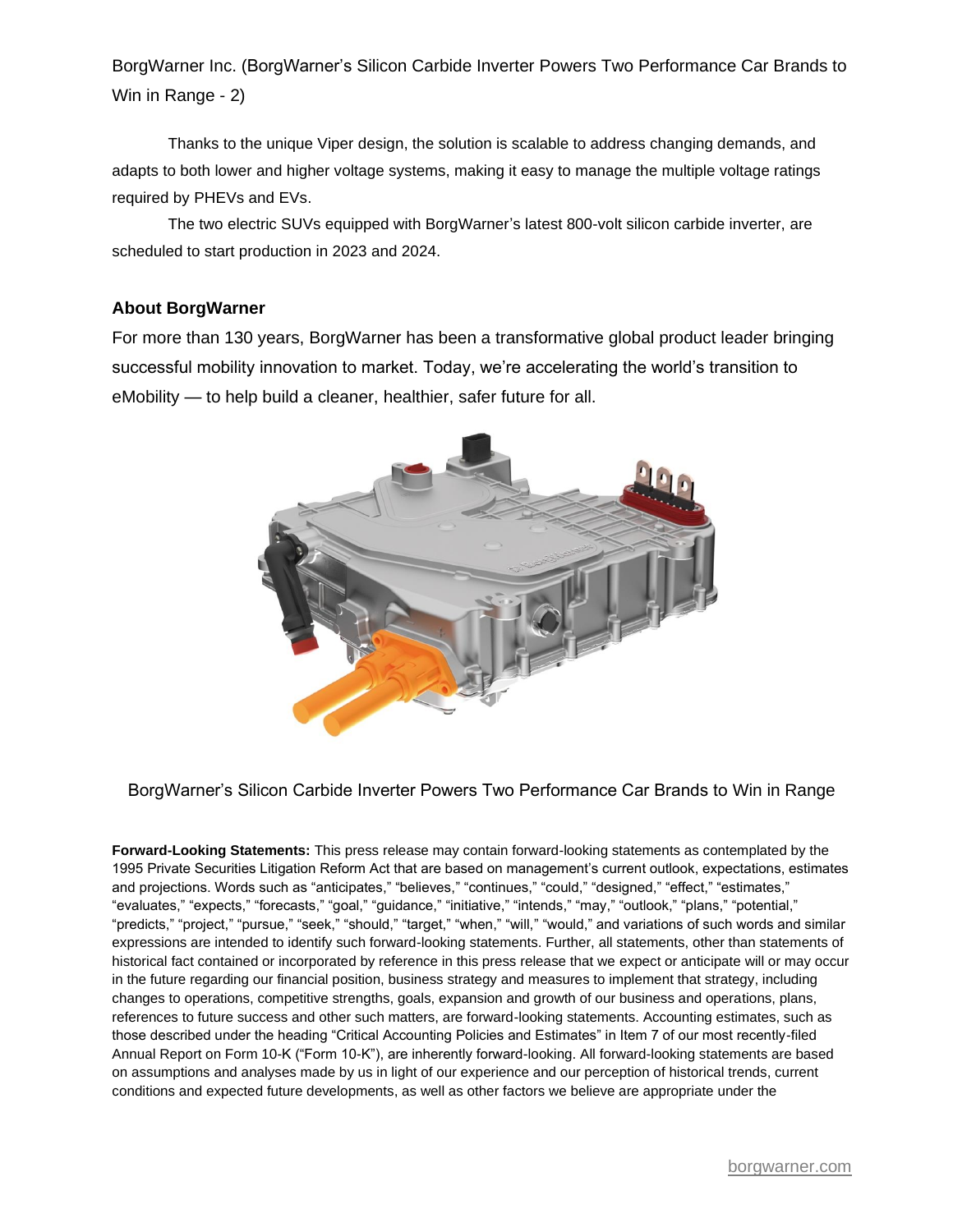### BorgWarner Inc. (BorgWarner's Silicon Carbide Inverter Powers Two Performance Car Brands to Win in Range - 3)

circumstances. Forward-looking statements are not guarantees of performance, and the Company's actual results may differ materially from those expressed, projected or implied in or by the forward-looking statements.

You should not place undue reliance on these forward-looking statements, which speak only as of the date of this press release. Forward-looking statements are subject to risks and uncertainties, many of which are difficult to predict and generally beyond our control, that could cause actual results to differ materially from those expressed, projected or implied in or by the forward-looking statements. These risks and uncertainties, among others, include: supply disruptions impacting us or our customers, such as the current shortage of semiconductor chips that has impacted original equipment manufacturer ("OEM") customers and their suppliers, including us; commodities availability and pricing; competitive challenges from existing and new competitors including OEM customers; the challenges associated with rapidly-changing technologies, particularly as relates to electric vehicles, and our ability to innovate in response; uncertainties regarding the extent and duration of impacts of matters associated with the COVID-19 pandemic, including additional production disruptions; the difficulty in forecasting demand for electric vehicles and our electric vehicles revenue growth; potential disruptions in the global economy caused by Russia's invasion of Ukraine; the ability to identify targets and consummate acquisitions on acceptable terms; failure to realize the expected benefits of acquisitions on a timely basis including our recent acquisitions of AKASOL AG and Santroll's light vehicle eMotor business and our 2020 acquisition of Delphi Technologies PLC; the ability to identify appropriate combustion portfolio businesses for disposition and consummate planned dispositions on acceptable terms; the failure to promptly and effectively integrate acquired businesses; the potential for unknown or inestimable liabilities relating to the acquired businesses; our dependence on automotive and truck production, both of which are highly cyclical and subject to disruptions; our reliance on major OEM customers; fluctuations in interest rates and foreign currency exchange rates; our dependence on information systems; the uncertainty of the global economic environment; the outcome of existing or any future legal proceedings, including litigation with respect to various claims; future changes in laws and regulations, including, by way of example, taxes and tariffs, in the countries in which we operate; impacts from any potential future acquisition or disposition transactions; and the other risks noted in reports that we file with the Securities and Exchange Commission, including Item 1A, "Risk Factors" in our most recently-filed Form 10-K and/or Quarterly Report on Form 10-Q. We do not undertake any obligation to update or announce publicly any updates to or revisions to any of the forward-looking statements in this press release to reflect any change in our expectations or any change in events, conditions, circumstances, or assumptions underlying the statements.

#### **PR contact:**

Michelle Collins Phone: +1 248-754-0449 Email: [mediacontact@borgwarner.com](mailto:mediacontact@borgwarner.com)